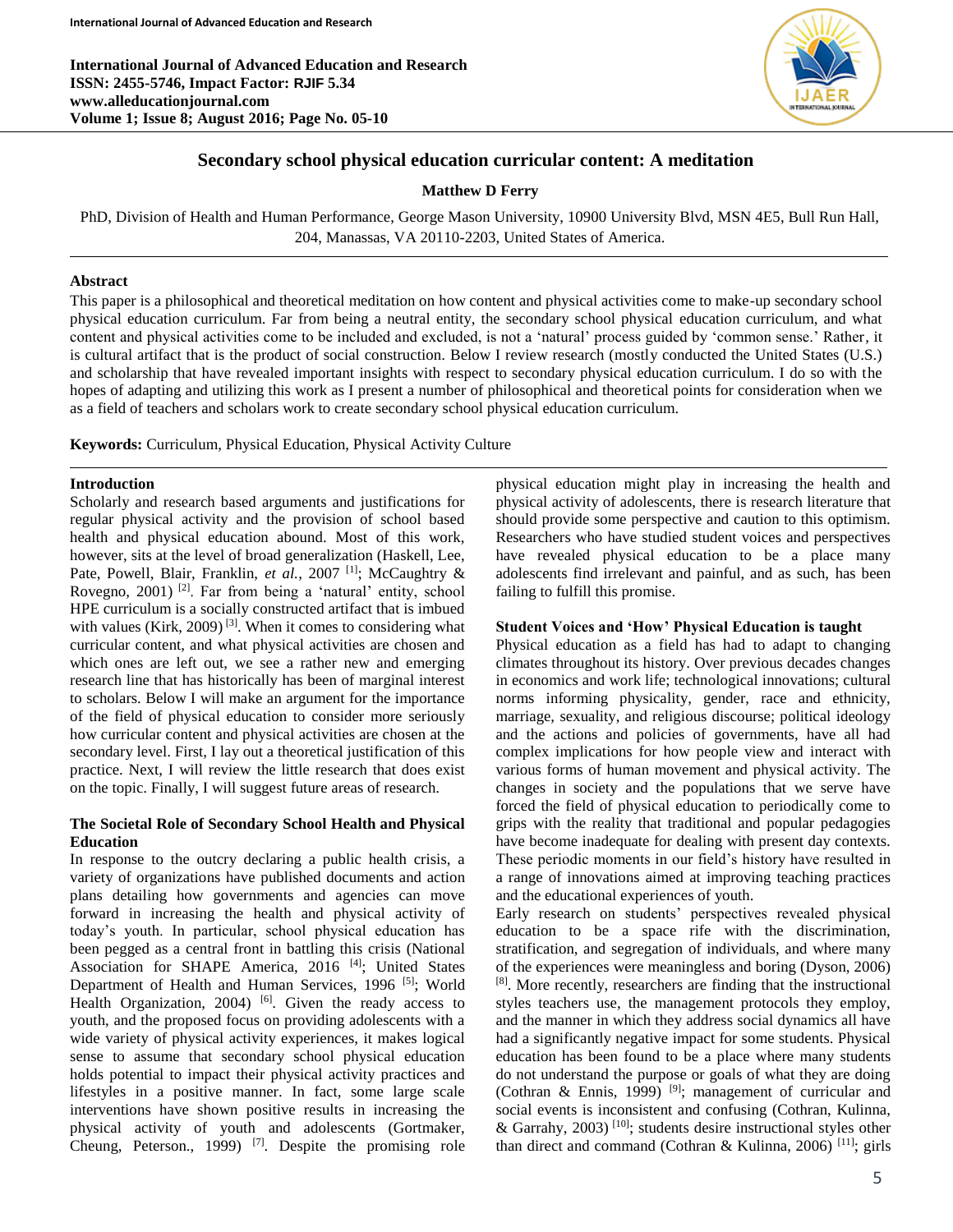are forced and relegated to the sidelines due to male domination of activity (Oliver & Hamzeh, 2010)<sup>[12]</sup>; unskilled boys who do not display hegemonic forms of masculinity are ridiculed by both teachers and "fellow" students for their lack of competency in aggressive and hyper-competitive sport (Portman, 1995; Tischler & McCaughtry, 2014)<sup>[13, 14]</sup>; students are physically and emotionally dominated by aggressive and skilled males (Ennis, 1999)<sup>[15]</sup>; sexuality (highly informed by heteronormative and homophobic norms) is used as a device of oppressive control (Connell, 1995<sup>16</sup>; Clarke, 2006)<sup>[17]</sup>; students are forced to participate in unsafe environments (Portman, 1995)  $[12]$ ; and subject to demeaning and humiliating teaching practices (Thompson, Humbert, & Mirwald, 2003)<sup>[18]</sup>.

In response to these realities, physical educators created a number of instructional approaches and curricular models aimed at fomenting a more beneficial space for children to learn about movement and physical activity. For example, Muska Mosston created a 'spectrum' of instructional teaching styles due to the "outrage" he felt when children were denied opportunities to learn and move in meaningful ways (Mosston & Ashworth, 2002, p.v)  $[19]$ . Mosston's creation of the 'spectrum' was an acknowledgement to the diversity of the ways physical activity is experienced (physically, mentally, emotionally, socially), and also of the range of abilities and backgrounds that students brought with them to the learning environment (Byra, 2006)<sup>[20]</sup>.

Likewise, Siedentop developed the Sport Education model because of his dissatisfaction with the heavily dominant multiactivity curriculum model (Siedentop, Hastie, & van der Mars,  $2004$ )<sup>[21]</sup>. He saw the multi-activity method of organizing curriculum resulted in, "short unit[s] dominated by isolated skill drills followed by poorly played games. Less-skilled kids were often overshadowed by more-skilled students who dominated play, and many students were left frustrated and plain bored" (Siedentop *et al.*, 2004, p.2)<sup>[21]</sup>. While the Sport Education model is primarily concerned with creating competent and literate sports people, others have sought to create physical education curriculum that dealt with wider and more pervasive social circumstances. Hellison (1995) <sup>[22]</sup> developed his *Teaching Personal and Social Responsibility*  (TPSR) model as a way to help students who he saw as suffering from a variety of 'social pathologies' to "take more responsibility for their well-being and helping them to be more sensitive and responsive to the well-being of others" (Hellison, 1995, p.4)<sup>[22]</sup>.

Some physical educators have sought to adapt or blend particular curricular approaches as a way to focus on more specific social circumstances. Hastie and Buchanan  $(2000)$ <sup>[23]</sup> blended TPSR with Sport Education into what they called "empowering sport" as a way to help a group of sixth grade boys address their struggles with fair play. Ennis and her colleagues (1999)<sup>[24]</sup> framed elements of the Sport Education model with elements of peace education as a way to address many of the challenging realities experienced by youth living in urban environments. Kinchin and O'Sullivan  $(2003)$ <sup>[25]</sup> developed a unit on volleyball that combined elements of Sport Education with a cultural studies approach that focused on social issues such as gender, body image, and participatory discrimination. Teachers at Project Adventure (2013) [26] created a K-12 outdoor and adventure education curriculum that has the twin benefits of teaching student about many nonsport physical activities, and also has a number of curricular

activities aimed at helping students develop pro-social character elements as well as being a contributing member of a group or team. Perhaps the most pressing social issue facing our field today is obesity, as there have been number of large scale school based interventions having been implemented with the hopes of increasing the health of today's youth (Trost,  $2006$ )  $[27]$ . The theme that cuts across all of these efforts to improve physical education for more students is the focus on 'how' curriculum is framed and instruction is delivered. While these innovations have been and continue to be important resources for teachers working with children, there are some who are suggesting that this is only one part of making physical education more relevant for today's youth.

### **Student Voices and 'What' is taught in Physical Education**

Researchers are increasingly recognizing that the experiences of students in physical education will be impacted not only by 'how' it is taught, but that 'what' is taught plays an equally important role in how students engage with movement and physical activity. Currently, researchers have been finding that adolescent students find the content and curriculum provided in secondary physical education holds little relevance to their worlds (Carlson, 1995; Chen, 1999; Cothran & Ennis, 1999; Tinning & Fitzclarence, 1992)<sup>[28, 29, 30, 31]</sup>. Many adolescents have expressed a desire for less competitive activities and more lifetime-oriented physical activities (Carlson, 1995; Olafson, 2002)<sup>[27, 32]</sup>; that they do not like participating in team sports (Carlson, 1995; Olafson, 2002; Strean, 2003)<sup>[27, 29, 33]</sup>; and are presented with activities to which they have no access in or out of school (Dagkas & Stathi, 2007)<sup>[34]</sup>. Furthermore, researchers have documented girls as having less equitable opportunities to engage with activities that are relevant for them (Vertinsky, 1992)  $[35]$  and that ethnic minorities are funneled into activities stereotyped as being for 'them' (Chappell, 2002; Harrison, 2006) [36, 37] .

Sanford and Rich  $(2006)$ <sup>[38]</sup> speculate that the historically narrow range of content offered in physical education curriculum has led some researchers to position students' apathy toward the curricular offerings as *their* problem. There is evidence to refute the claims that position students as inactive or lazy, as research is showing adolescents are active, and specifically, with activities outside those offered in the school curriculum (Flintoff & Scranton, 2001; Green, 2004; Olafson, 2002; Tinning and Fitzclarence, 1992)<sup>[39, 40, 32, 31]</sup>. This reality has led some to call for a significant shift in the kinds of physical activities we present to our students (Kirk, 2009; McCaughtry, 2009)<sup>[3, 41]</sup>. If we are looking to increase the physical activity levels of adolescents as they move into adulthood, with the hope that they continue to regularly participate in physical activity, then it makes logical sense to me that we provide them with activities that they are eager to engage. One way to do this is by creating more congruence between contemporary physical activity culture and secondary physical education curriculum.

Over the past few decades we have witnessed a significant increase and diversification of physical culture. Kirk  $(2009)^{3}$ describes physical culture as "a specialized form of corporeal discourse concerned with the meaning-making centered on the bodily practices that constitute organized and institutionalized activities such as sport, exercise, dance, outdoor and adventurous activities, and so on" (p.141). People produce and reproduce physical culture by engaging in physical activities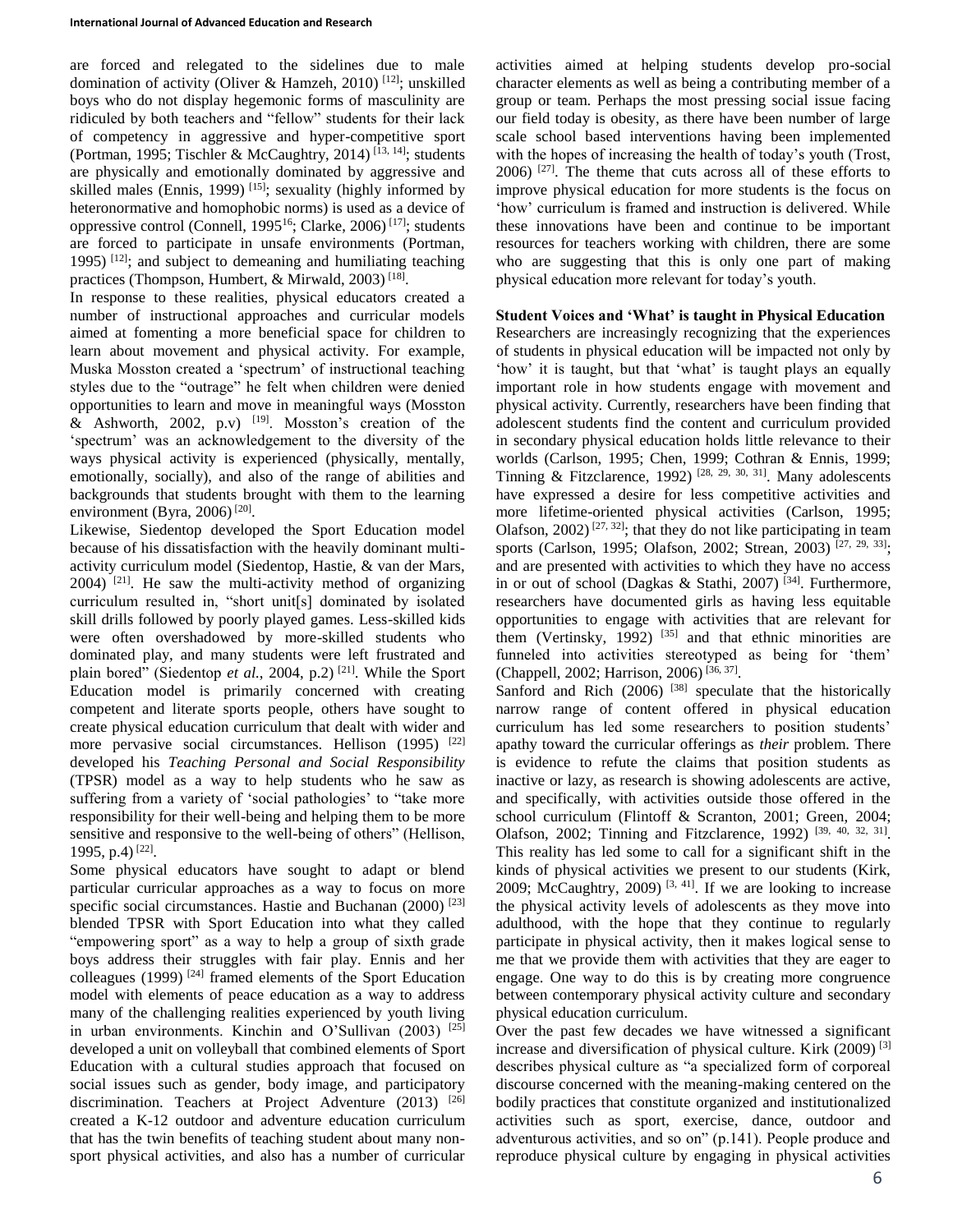that are "highly codified" and "embedded in beliefs, knowledge, and broader individual and social practices" (Kirk, 1999, p.65)  $[42, 3]$ . Drawing on the work of Marcel Mauss  $(1973)$  <sup>[43]</sup>, Kirk helps us see that the various talents, gifts, language, and techniques associated with a range of physical activities are contextually based social constructs (Shilling, 2005) [44] . It is the selection of particular gifts, talents, techniques, and physical activities that give particular physical cultures and sub-cultures their distinctive features, foment platforms where deep affect is experienced (McCaughtry & Rovegno,  $2001$ <sup>[2]</sup>, and become sources where members derive powerful kinds of meaning (Kretchmar, 2000, 2005)<sup>[45, 46]</sup>.

In wider physical activity culture what 'counts' as a legitimate physical activity has become near limitless. In fact, Ham, Kruger, and Tudor-Locke (2009)<sup>[47]</sup> found that U.S. adults engage in a wide variety of physical activities. Twenty-five different physical activities were reported by at least one percent of respondents from two national surveys in the U.S., with another 19 activities reported by less than one percent of the respondents. Of these activities those that were most popular, in order from most to least, included: walking, running and jogging, yard work, biking, weight training, dancing, being active on a treadmill, basketball, golf, and swimming. Many of these activities could be considered 'lifetime activities' as they can be engaged in through the majority of one's lifespan and require less social and material resources (time, money, other people, space, etc.). Many are also time nowhere to be found in secondary school curricula, and where they do exist, are often facilitated poorly.

Kirk  $(2009)$ <sup>[3]</sup> contends that it would make sense for school physical education to inform and be informed by larger physical culture, and, as such, we should see a level of congruence between the two fields. In some ways there is, given the dominance of large-sided team sport in both society (Coakley, 2007; Mechikoff, 2010)<sup>[48, 49]</sup> and secondary school physical education programs (Fairclough & Stratton, 1997; Fairclough, Stratton, & Baldwin, 2002; Ferry & McCaughtry, 2013; Ferry & McCaughtry, 2015; Mechikoff, 2010) [50, 51, 52, 53, 49]. While on the surface, sports may seem innocuous enough, neither sport nor curriculum are value free (Apple, 2004; Chen, 1999)  $[54, 29]$ . The reality is that schools are political spaces where particular forms of culture and ideology are produced and reproduced and function to privilege and marginalize particular knowledge and values (Apple, 2003; Giroux, 1997)  $[54, 55]$ . The dominance of sport in the secondary curriculum sits in contrast to the very diverse patterns of larger physical activity culture and the desires of many of today's adolescents. As a result, there appears to be an increasing friction and tension between secondary school physical education content and what is popular in a variety of adolescent physical cultures and sub-cultures. It is possible and likely that something will need to give.

Kirk (1999, 2009)  $[42, 3]$  notes that the field has had one "seismic" shift in its history between the 1880's and 1990's (from a focus on gymnastics to sports related skills) and speculates that we are heading for another one. Furthermore, it is likely that this upcoming shift will be predicated by a 'crisis' moment heavily informed by the previously discussed tensions and frictions that appear to exist between the types of physical activities to which adolescents are attracted and what gets offered in secondary physical education (Kirk, 1998; McCaughtry,  $2009$ <sup>[56, 41]</sup>. While this moment may be a cause

for concern to those in our profession, Kirk (2009)<sup>[3]</sup> and McCaughtry  $(2009)^{[41]}$  see it as an opportunity for the renewal of secondary physical education.

In recent times, McCaughtry  $(2009)$ <sup>[41]</sup> and his colleagues (McCaughtry, Tischler,  $\&$  Barnard-Flory, 2008)<sup>[57]</sup> have provided a strong call and comprehensive framework for revamping physical education curriculum. McCaughtry's ideas (grounded in Deweyan philosophy) serve as a foundation for creating culturally relevant physical education curriculum by choosing and framing content in ways students find fun, relevant, meaningful and "cool." Their call includes a radical shift in the content offered, positioning outdoor and adventure education, Yoga, Pilates, martial arts, hip-hop dance, stepping, Tai-Chi, Latin dance, skateboarding, hiking, rock-climbing, cycling, biking, running, triathlons, student-designed games, (insert pro-social and culturally-relevant-physical-activityhere) as just a sampling of the activities that have gained prominence in adult and youth physical activity culture in recent times and thus, should have a greater presence in the curriculum (Dyson & O'Sullivan, 1998; Hastie, Martin, & Buchanan, 2006; Humberstone, 1990, McCaughtry, 2006; Wall, 2005)<sup>[58, 59, 60, 61, 62]</sup>. McCaughtry and his colleagues see this as a powerful way to increase the physical activity and resultant health of adolescents, while at the same time aligning the curriculum with what is relevant in physical culture. The idea of creating secondary physical education curriculum that shows congruence with larger physical culture and youth culture holds promising implications for the health and wellbeing of youth. In addition to choosing curricular physical activities that are prevalent in wider physical activity culture, what else should we consider when selecting content?

### **Utility and Meaning: Considering Both When Constructing Curriculum**

Curriculum can be designed with many purposes in mind; utilitarian ends (technological, rationalistic approaches and concerns, and meaning (intrinsic values for the activity itself) are two such purposes. Experiences that are created solely with a technological and rationalistic perspective, however, are likely to ignore the cultural and humanistic elements of movement and physical activity (Fahlberg & Fahlberg, 1997) [63]. In physical education, Azzarito (2009)<sup>[64]</sup> has documented the increased presence of "corporate curriculum" as one response to the obesity crisis. Here, well intentioned researchers use technological rationality to create and implement "top-down," "business minded," "bottom line" approaches to school curriculum (p.184). These approaches are narrowly conceived, position ethnic minorities as racialized 'others', and strip "culturally sensitive" approaches to being active of the very elements that make them attractive and relevant in the first place (Azzarito, 2009, p.185)<sup>[64]</sup>. These researchers have focused on creating curriculum that can be "implemented" in a variety of settings and, using objective measurements, demonstrate its ability to increase the physical activity of students, for no other reason than to simply move. Imagine cultural and ethnic dances with which students are eager to engage being stripped of the history, context, beliefs, and traditions that make them meaningful and attractive, as well as being taught in scripted ways that require minimal skill and understanding on the part of the teacher. Regardless of the position one might hold, it should give us pause to think of any physical education professional seeing these outcomes as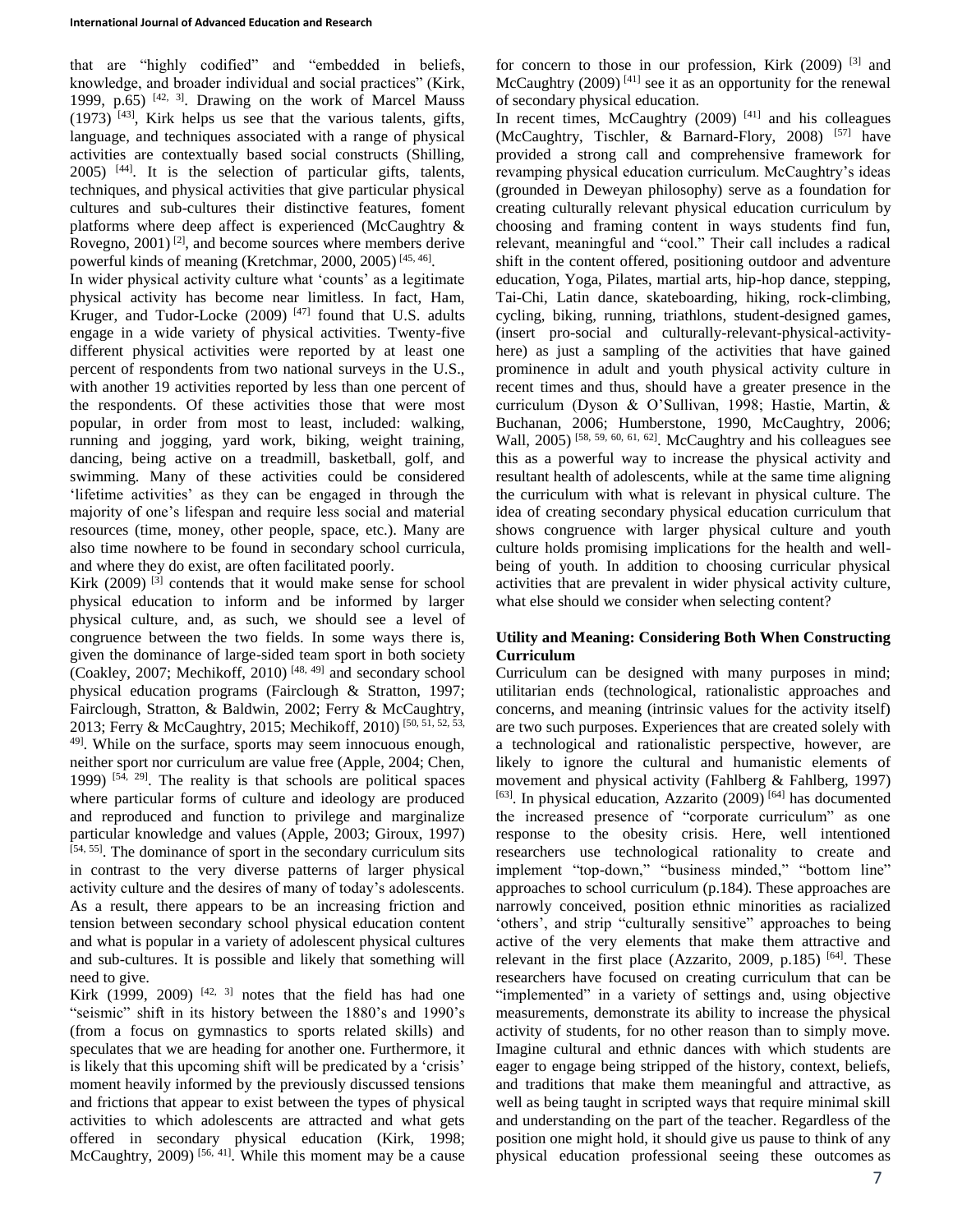acceptable, let alone desirable.

The Fahlbergs  $(1997)$ <sup>[63]</sup>, drawing from the early work of Ken Wilber, make clear that technological rationality is not the problem, per se, rather, to use *only this form of rationality* when emancipatory reason is also required for meaningful and engaging physical activity experiences is what becomes problematic. They explain,

A technical process and an experimental research method can help determine what type of exercise facilitates body fat reduction, but an emancipatory interest can help explicate the social and psychological dynamics that compel many people in our culture to have an unhealthy obsession with exercise as a means of weight control or attaining the "perfect" body―an obsession that limits health and freedom. (Fahlberg & Fahlberg, 1997, p. 66)<sup>[63]</sup>.

By emancipatory reason, the Fahlbergs "simply mean the rational process in which emancipation can be realized by bringing critical scrutiny to bear on unquestioned and limiting assumptions, as well as bringing self-reflection to bear on unconscious process and content" (Fahlberg & Fahlberg, 1997, p. 66)<sup>[63]</sup>.

This broader and more empowering conception of health does not treat the body as an "absolute material entity" (p.66), positions "any concept of health [as] context dependent" (p.68) and as such, requires us to develop "a broader conceptualization of health" (p. 69), one that includes the partial truths offered by contemporary physical activity culture. The Fahlbergs (1997)<sup>[63]</sup> advocate for human movement as a way to increase human health, freedom, consciousness, and development by framing these experiences through emancipatory reason, or put more simply, "to emphasize those aspects of movement that are *human* rather than the merely biological or mechanistic" and to focus "on the *human* moving rather than on the movement of the human" (p.70). In fact, many scholars have suggested that it is the 'meaning' humans derive from physical activity that we should focus on when designing physical education curriculum (Kretchmar, 2000<sup>45</sup>, 2005<sup>46</sup>; Loland, 2006<sup>65</sup>; McCaughtry & Rovegno, 2001<sup>2</sup>). Providing adolescents with exposure to physical activities which retain the contextual elements that make them attractive and meaningful, increases the likelihood they will engage more regularly in physical activity and in ways that increase their biological and psychosocial health. It is also possible this engagement may result in an increased sense of belonging, a bonding with one's culture, community, and peers; as well as an increased sense of empowerment, fulfillment, and joy.

#### **Recent Research**

A couple of caveats exist pertaining to the work that has focused on the content and physical activities offered as a part of secondary physical education curriculum. First, the study of content has largely been a historical treatment (Kirk, 1999; Phillips & Roper, 2006)<sup>[56, 66]</sup>. Second, this work has been largely philosophical and theoretical in nature (Fahlberg & Fahlberg, 1997; Kirk, 2009; McCaughtry, 2009, McCaughtry *et al.*, 2008)  $[63, 3, 41, 57]$ . Third, this research has often utilized action research approaches, and has been focused on the perspective of small groups of students (Carlson, 1995; Chen, 1999; Cothran & Ennis, 1999; Olafson, 2002; Portman, 1995; Tischler & McCaughtry, 2014)<sup>[28, 29, 30, 32, 13, 14]</sup>.

Work from the teachers' perspective has been a more recent and limited development. Ferry and McCaughtry (2013, 2015) [52, 53] conducted two such studies. In the first study Ferry and McCaughtry  $(2013)$ <sup>[52]</sup> found a group of teachers who had a significant biography with sport and developed a sporting 'habitus,' that led them to choose physical education as their profession. This sporting disposition also provided a significant amount power and positive emotional affect for the teachers as they chose to teach curriculum almost completely made up of sport. When questioned about teaching non-sport content these teachers deployed strategic rhetoric as excuses and reasons for their limited curricula. In the second study, Ferry and McCaughtry  $(2015)^{53}$  found that teachers curricular content decisions were based on a sense of emotional 'comfort' that was highly informed by elements of their gendered identity; elements many might consider masculine (this included the female teachers as well, although to a lesser degree). Ferry and McCaughtry (2015) found that these secondary physical education teachers were comfortable teaching (or could see themselves teaching) content that was viewed as masculine (flag football) and/or gender neutral (swimming, outdoor recreation activities), and taught little to no physical activities that were considered feminine (Zumba, Dance). The mere thought of teaching feminine content was enough to threaten their gendered identities, let alone actually considering to teach them. While these two studies more deeply explain the reasons why an overwhelming amount of sport exists in the secondary physical education curriculum (and in particular large sided team sport) a number of questions remain and should be pursued by scholars in future research efforts.

### **Future Directions**

First, new and limited research into the role that teachers play in selecting content leaves sealed from our view many other forces that could impact this process. Future research should consider the role that different institutional factors may play in the construction of curriculum (e.g. state and national standards, district physical education administration, school principal, professional development, teaching colleagues, geographical climate, facilities, equipment, and liability). In addition, the research on students' perceptions that is cited in this review is a bit dated, and the direct focus of these studies was not necessarily curricular content and physical activities. Future research should be designed with student perceptions of physical activity culture and school physical education curriculum as the primary focus. What's more, using a matched approach where student perceptions of curricular offerings and those of their teacher (s) could be quite illuminating. The limited research on teachers' perspectives have revealed many reasons why secondary school physical education curriculum is dominated by sport. What about teachers who offer a more diverse curriculum? Who are they and why do they do so? What about teachers who have changed and altered their curricula over time? What did this process look like? Why did they undertake the change? What about teachers who show significant agency in teaching an activity that is far from their knowledge base, experience, and comfort zone? What compelled these teachers to take such leaps? Finally, what about other stakeholders (e.g. administrators, parents, classroom teachers, etc.)? What are their perceptions of secondary school physical education curriculum? This review has focused on the U.S. Context. What does curriculum look like in different countries and what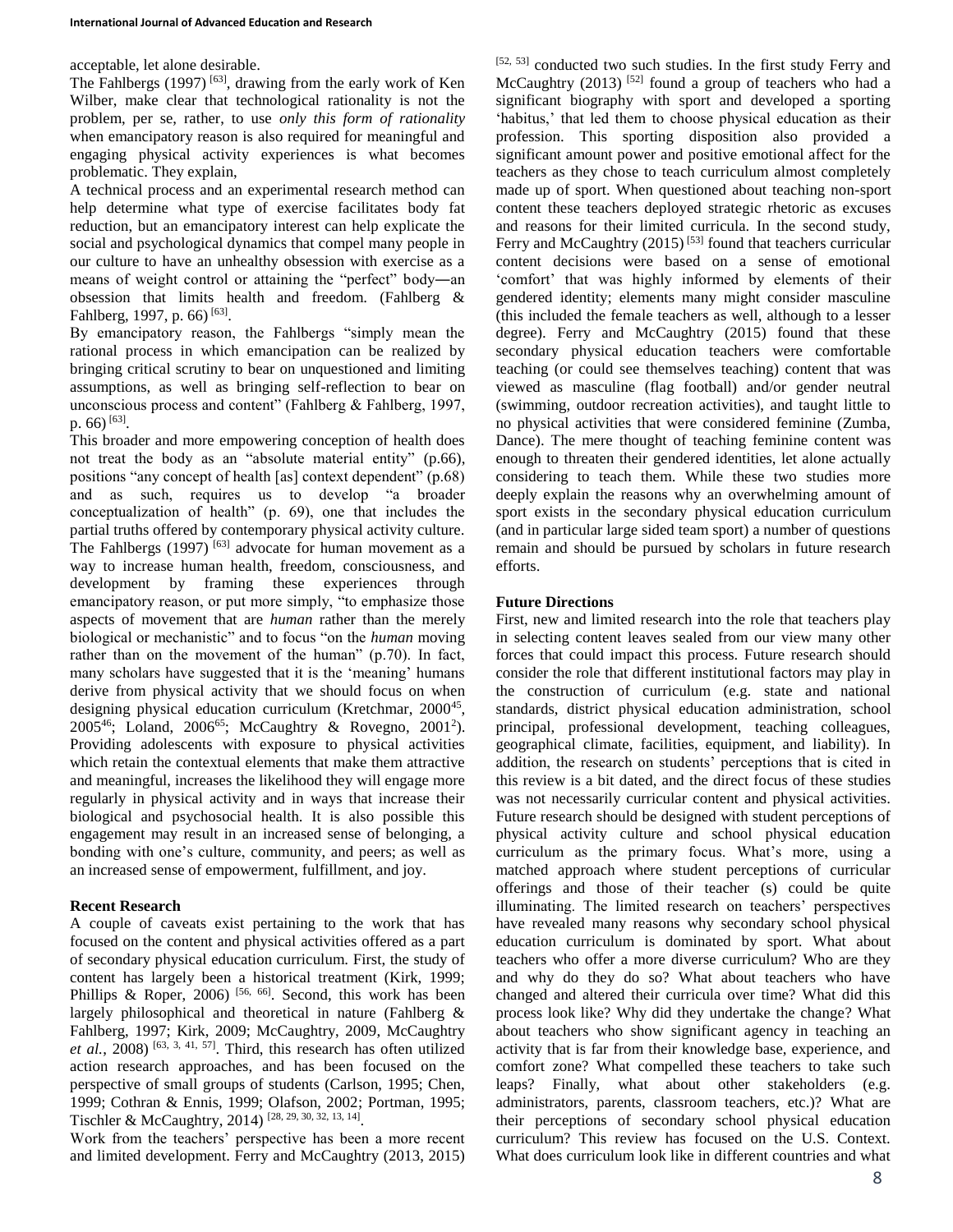factors influence what content and physical activities are included and excluded?

#### **Conclusion**

Creating a secondary school physical education curriculum that is more in line with contemporary physical activity culture and adolescent physical activity desires, holds much promise for increasing the physical activity levels and health of all students, especially those previously underserved and marginalized. Developing a more nuanced understanding of how the dispositions and autonomy many secondary physical education teachers possess, and how this and other factors affects their content decisions will be crucial in working towards the inclusion of physical activities with which adolescents are eager to engage, as well as helping to address current public health concerns.

### **References**

- 1. Haskell, WL, Lee, IM, Pate, RR, Powell, KE, Blair, SN, Franklin, BA, *et al.* Circulation 2007. 116:1081-1093.
- 2. McCaughtry N, Rovegno I. Studies in Philosophy and Education 2001. 20: 1-17
- 3. Kirk, D. A Physical Education for the Future or a Future for Physical Education? In Housner, LD, Metzler, MW, Schempp, PG & Templin, TJ (Eds.), Historic Traditions and Future Directions of Research on Teaching and Teacher Education in Physical Education.
- 4. Fitness Information Technology, Morgantown, WV, US, 2009, 137-148.
- 5. SHAPE America: Physical Literacy. http://www.shapeamerica.org/events/physicalliteracy.cfm. 22, june, 2016.
- 6. U.S. Department of Health and Human Services. Physical activity and health: A report of the Surgeon General. U.S. Department of Health and Human Services, Centers for Disease Control and Prevention, National Center for Chronic Disease Prevention and Health Promotion, Atlanta GA, US, 1996.
- 7. World Health Organization 2004. Global Strategy on Diet, Physical Activity and Health. World Health Organization, Geneva.
- 8. Gortmaker SL, Cheung LW, Peterson KE, Chomitz G, Cradle JH, Dart H, *et al.* Archives of Pediatric and Adolescent Medicine 1999. 153:975-983.
- 9. Dyson B. Students' perspectives of physical education. In Kirk, D, Macdonald, D & O'Sullivan, M (Eds.), the Handbook of Physical Education Sage, London, 2006, 326-346.
- 10. Cothran, DJ & Ennis, CD. Journal of Teaching in Physical Education. 1999; 18:234-247.
- 11. Cothran, DJ, Kulinna, PH, & Garrahy, DA. Teaching and Teacher Education 2003. 19: 434-444
- 12. Cothran, DJ & Kulinna, PH. Journal of Teaching in Physical Education 2006; 25:166-181.
- 13. Oliver KL, Hamzeh M. Research Quarterly for Exercise and Sport 2010. 81:38-51.
- 14. Portman, PA. Journal of Teaching in Physical Education 1995; 14:445-453.
- 15. Tischler A, McCaughtry N. Journal of Teaching in Physcial Education 2014; 33:342-362.
- 16. Ennis, CD. Sport, Education, and Society 1999, 4:31-49.
- 17. Connell, RW. Masculinities. Polity Press, Cambridge, UK, 1995.
- 18. Clarke G. Sexuality and physical education. In Kirk, D, Macdonald, D & O'Sullivan, M (Eds.). The Handbook of Physical Education. Sage, London, 2006, 723-739.
- 19. Thompson AM, Humbert ML, Mirwald, RL. Qualitative Health Research 2003; 13:358-377.
- 20. Mosston M, Ashworth S. Teaching Physical Education  $(5<sup>th</sup>$ ed.). Benjamin Cummings, San Francisco, CA, US, 2002.
- 21. Byra M. In Kirk D, Macdonald D, Sullivan MO. (Eds.). The Handbook of Physical Education. Sage, London, 2006, 449-466.
- 22. Siedentop D, Hastie P, van der Mars H. Complete Guide to Sport Education. Human Kinetics, Champaign, IL, U.S., 2004. Hellison D. Teaching Responsibility through Physical Activity. Human Kinetics, Champaign, IL, US, 1995.
- 23. Hastie, PA & Buchanan, AM. Research Quarterly for Exercise and Sport 2000. 71:25-35.
- 24. Ennis CD, Solmon MA, Satina B, Loftus SJ, Mensch J, McCauley, TM. Research Quarterly for Exercise and Sport 1999; 70:273-285.
- 25. Kinchin, GD & O'Sullivan, M. Journal of Teaching in Physical Education 2003; 22:245-260.
- 26. Panicucci J, Constable N, Hunt L, Kohut A, Rheingold A. Adventure Curriculum for Physical Education: High School. Project Adventure, Beverly, MA, US, 2003.
- 27. Trost SG. Public health and Physical Education. In Kirk D, Macdonald D, Sullivan OM. (Eds.). The Handbook of Physical Education. Sage, London, 2006, 163-188.
- 28. Carlson T. Journal of Teaching in Physical Education 1995. 14:467-477.
- 29. Chen A. Journal of Teaching in Physical Education. 1995; 18: 312-335.
- 30. Cothran DJ, Ennis CD. Journal of Teaching in Physical Education, 1999; 18:234-247.
- 31. Tinning, R, Fitzclarence L. Quest 1992; 44:287-303.
- 32. Olafson L. The Physical Educator 2002; 59:67-74.
- 33. Strean, WB. Qualitative Research in Sport and Exercise. 2009; 1:210-220.
- 34. Dagkas S, Stathi A. European Physical Education Review 2007; 13:369-384.
- 35. Vertinsky PA. Quest 1992; 44:371-396.
- 36. Chappell B. Race, ethnicity, and sport. In Laker, A. (Ed.), the Sociology of Sport and Physical Education. Routledge-Falmer, London, 2002, 92-109.
- 37. Harrison L. Race and ethnicity in physical education. In Kirk D, Macdonald D, Sullivan MO (Eds.), the Handbook of Physical Education. Sage, London, 2006, 740-751.
- 38. Sanford R, Rich E. Learners and popular culture. In Kirk D, Macdonald D, Sullivan MO. (Eds.), the Handbook of Physical Education. Sage, London, 2006, 275-291.
- 39. Flintoff A, Scranton S. Girls and physical education. In Kirk D, Macdonald D, Sullivan MO. (Eds.), the Handbook of Physical Education. Sage, London, 2006, 767-784.
- 40. Green K. Physical Education and Sport Pedagogy, 2004; 9:73-86.
- 41. McCaughtry N. The child and the curriculum: Implications of Deweyan philosophy in the pursuit of "cool" physical education for children. In Housner LD, Metzler MW, Schempp PG, Templin TJ. (Eds.), Historic